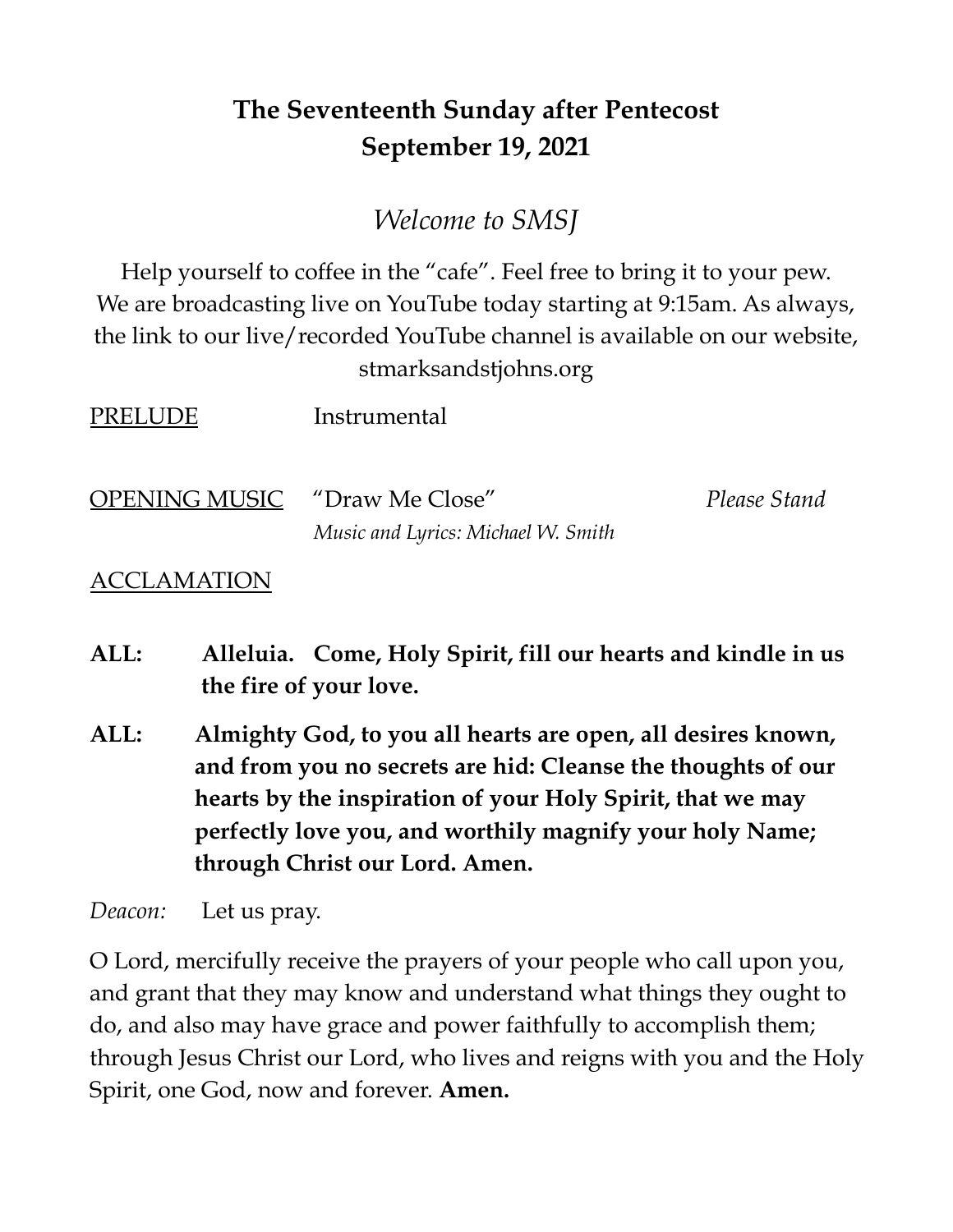Wisdom cries out in the street; in the squares she raises her voice.

At the busiest corner she cries out; at the entrance of the city gates she speaks:

"How long, O simple ones, will you love being simple? How long will scoffers delight in their scoffing and fools hate knowledge?

Give heed to my reproof; I will pour out my thoughts to you; I will make my words known to you.

Because I have called and you refused, have stretched out my hand and no one heeded,

and because you have ignored all my counsel and would have none of my reproof,

I also will laugh at your calamity; I will mock when panic strikes you,

when panic strikes you like a storm, and your calamity comes like a whirlwind, when distress and anguish come upon you.

Then they will call upon me, but I will not answer; they will seek me diligently, but will not find me.

Because they hated knowledge and did not choose the fear of the Lord,

would have none of my counsel, and despised all my reproof,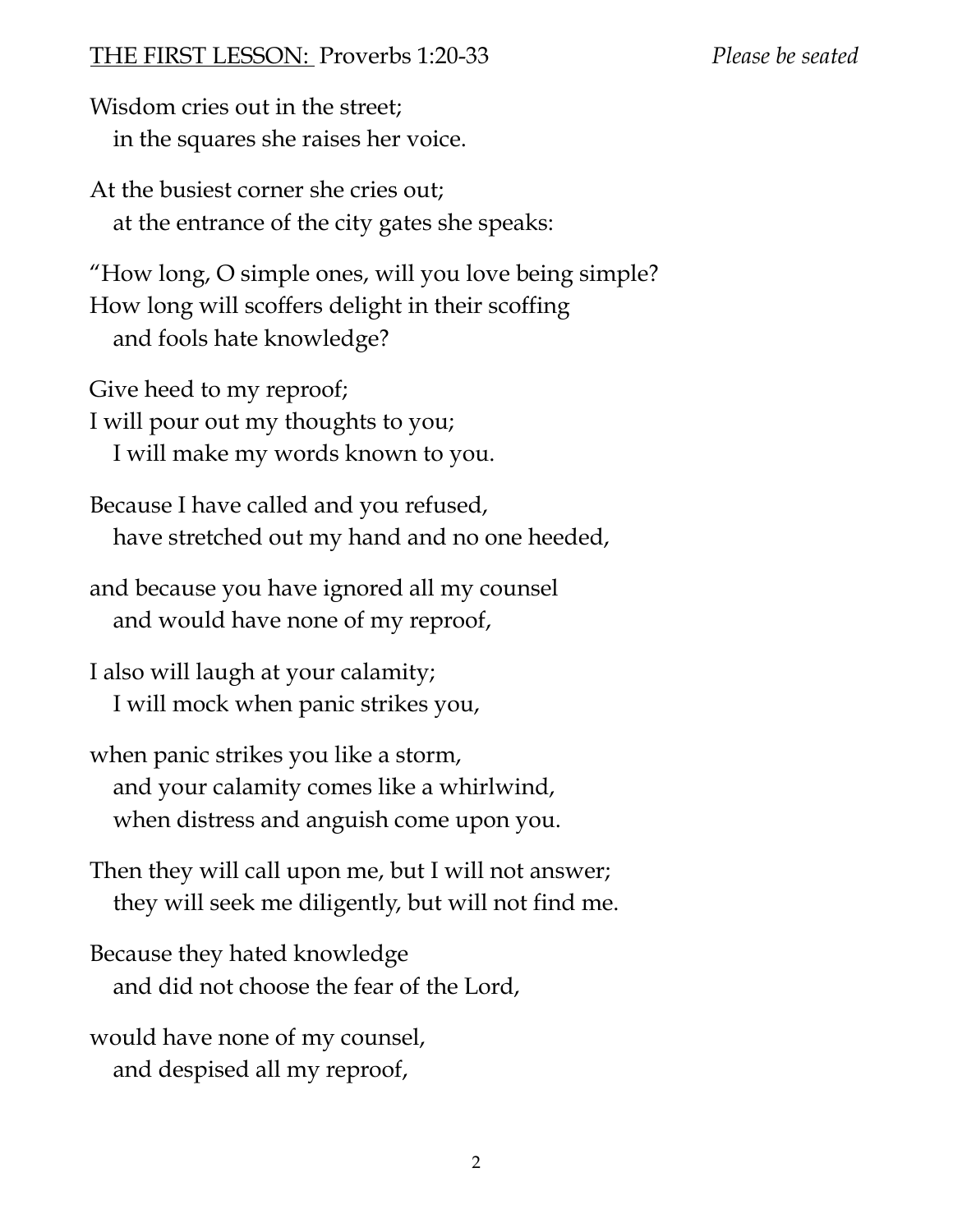therefore they shall eat the fruit of their way and be sated with their own devices.

For waywardness kills the simple, and the complacency of fools destroys them;

but those who listen to me will be secure and will live at ease, without dread of disaster."

Lector: Hear what the Spirit is saying. **ALL: Thanks be to God.**

#### <u>PSALM 19</u>

The heavens declare the glory of God, and the firmament shows his handiwork.

## **One day tells its tale to another, and one night imparts knowledge to another.**

Although they have no words or language, and their voices are not heard,

## **Their sound has gone out into all lands, and their message to the ends of the world.**

In the deep has he set a pavilion for the sun; it comes forth like a bridegroom out of his chamber; it rejoices like a champion to run its course.

## **It goes forth from the uttermost edge of the heavens and runs about to the end of it again; nothing is hidden from its burning heat.**

The law of the Lord is perfect and revives the soul; the testimony of the Lord is sure and gives wisdom to the innocent.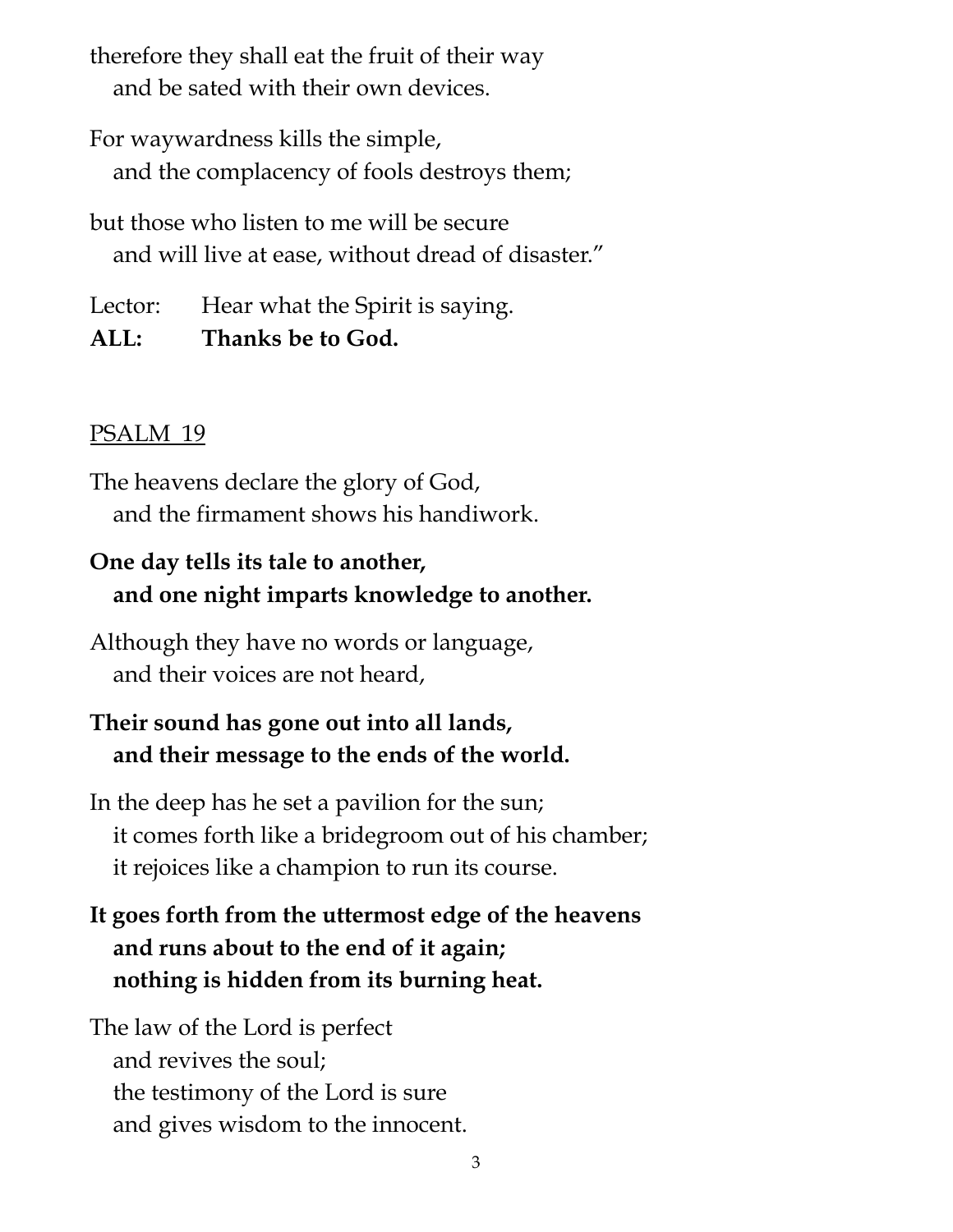**The statutes of the Lord are just and rejoice the heart; the commandment of the Lord is clear and gives light to the eyes.**

The fear of the Lord is clean and endures for ever; the judgments of the Lord are true and righteous altogether.

**More to be desired are they than gold, more than much fine gold, sweeter far than honey, than honey in the comb.**

By them also is your servant enlightened, and in keeping them there is great reward.

## **Who can tell how often he offends? cleanse me from my secret faults.**

Above all, keep your servant from presumptuous sins; let them not get dominion over me; then shall I be whole and sound, and innocent of a great offense.

**Let the words of my mouth and the meditation of my heart be acceptable in your sight, O Lord, my strength and my redeemer.**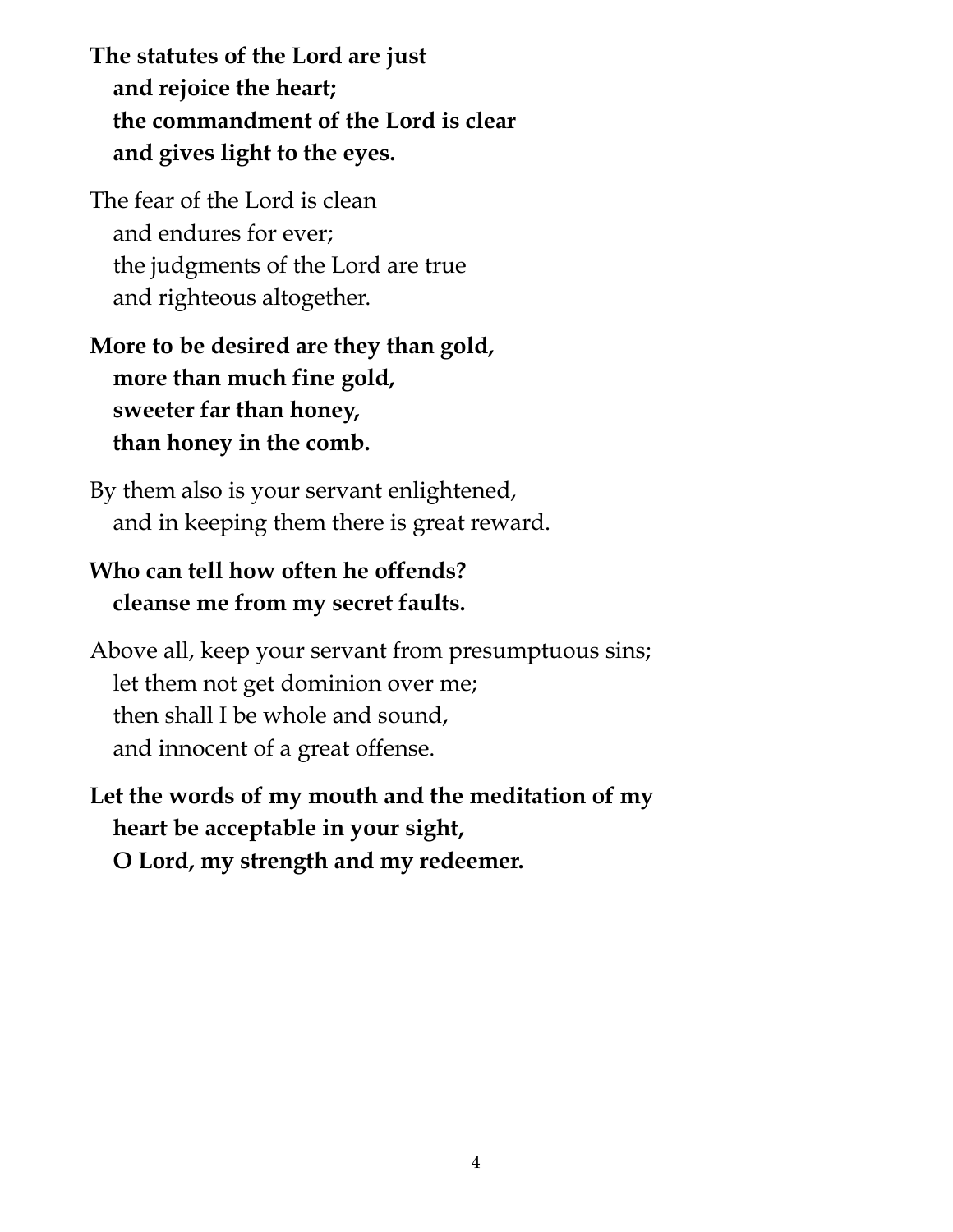## THE SECOND LESSON: 1 Corinthians 1:18-24

Not many of you should become teachers, my brothers and sisters, for you know that we who teach will be judged with greater strictness. For all of us make many mistakes. Anyone who makes no mistakes in speaking is perfect, able to keep the whole body in check with a bridle. If we put bits into the mouths of horses to make them obey us, we guide their whole bodies. Or look at ships: though they are so large that it takes strong winds to drive them, yet they are guided by a very small rudder wherever the will of the pilot directs. So also the tongue is a small member, yet it boasts of great exploits.

How great a forest is set ablaze by a small fire! And the tongue is a fire. The tongue is placed among our members as a world of iniquity; it stains the whole body, sets on fire the cycle of nature, and is itself set on fire by hell. For every species of beast and bird, of reptile and sea creature, can be tamed and has been tamed by the human species, but no one can tame the tongue—a restless evil, full of deadly poison. With it we bless the Lord and Father, and with it we curse those who are made in the likeness of God. From the same mouth come blessing and cursing. My brothers and sisters, this ought not to be so. Does a spring pour forth from the same opening both fresh and brackish water? Can a fig tree, my brothers and sisters, yield olives, or a grapevine figs? No more can salt water yield fresh.

- Lector: Hear what the Spirit is saying.
- **ALL: Thanks be to God.**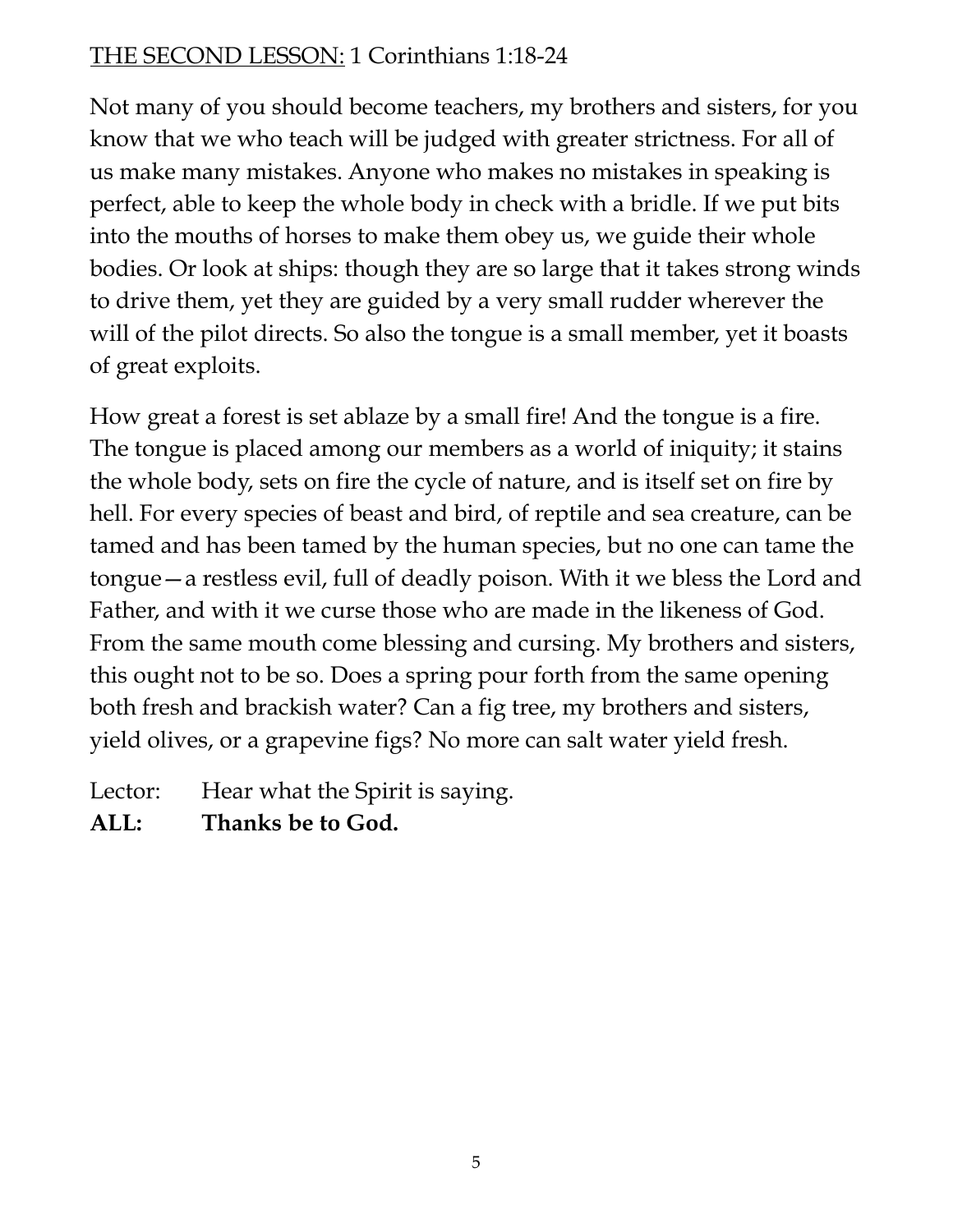### GOSPEL ACCLAMATION "Halle Halle Hallelujah" *Please stand*

*Masked singing encouraged Music and lyrics by Traditional Caribbean. Arranged by Mark Sedio*



### THE HOLY GOSPEL

Celebrant: The Holy Gospel of our Lord Jesus Christ according to Mark.

### People: **Glory to you, Lord Christ.**

They went on from there and passed through Galilee. He did not want anyone to know it; for he was teaching his disciples, saying to them, "The Son of Man is to be betrayed into human hands, and they will kill him, and three days after being killed, he will rise again." But they did not understand what he was saying and were afraid to ask him.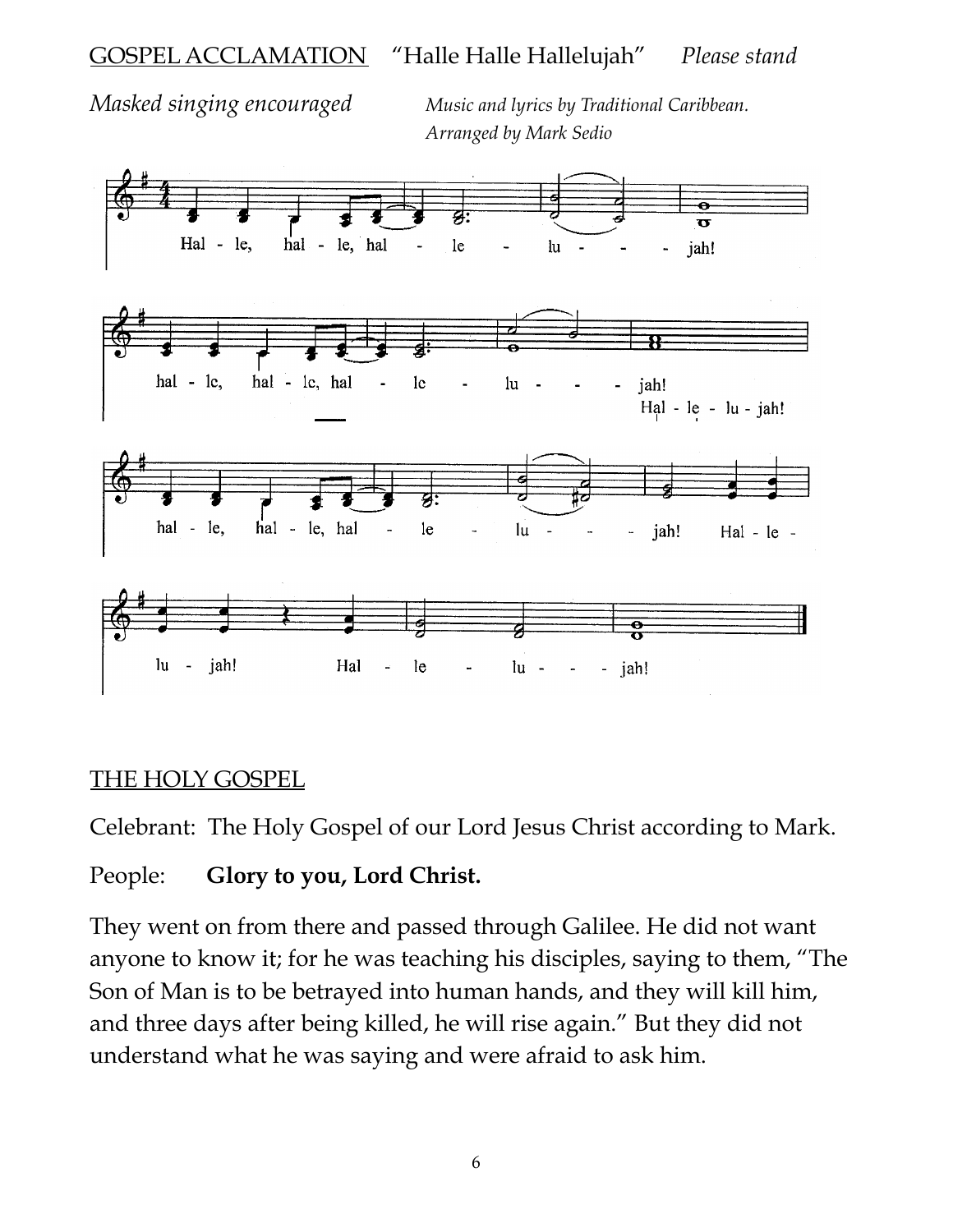Then they came to Capernaum; and when he was in the house he asked them, "What were you arguing about on the way?" But they were silent, for on the way they had argued with one another who was the greatest. He sat down, called the twelve, and said to them, "Whoever wants to be first must be last of all and servant of all." Then he took a little child and put it among them; and taking it in his arms, he said to them, "Whoever welcomes one such child in my name welcomes me, and whoever welcomes me welcomes not me but the one who sent me."

*Mark 9:30-37*

Deacon: The Gospel of our Lord.

**People: Praise to you, Lord Christ.**

SERMON The Rev'd Julie Cicora

#### AFFIRMATION OF FAITH "This I Believe"

*Crocker Matthew Philip and Fielding Benjamin David*

SPECIAL MUSIC FOR PRAYER AND MEDITATION *Please be seated You're invited to light a candle at our prayer table and write your prayer intentions on the Prayer Board during the music. Please stay socially distant.*

#### PRAYERS OF THE PEOPLE *Please stand*

Let us pray for the Church and for the world.

Come, Holy Spirit, into your church and its people. Fill us with the power and purpose of the gospel.

Leader: Hear us, O God.

**ALL: Your mercy is great.**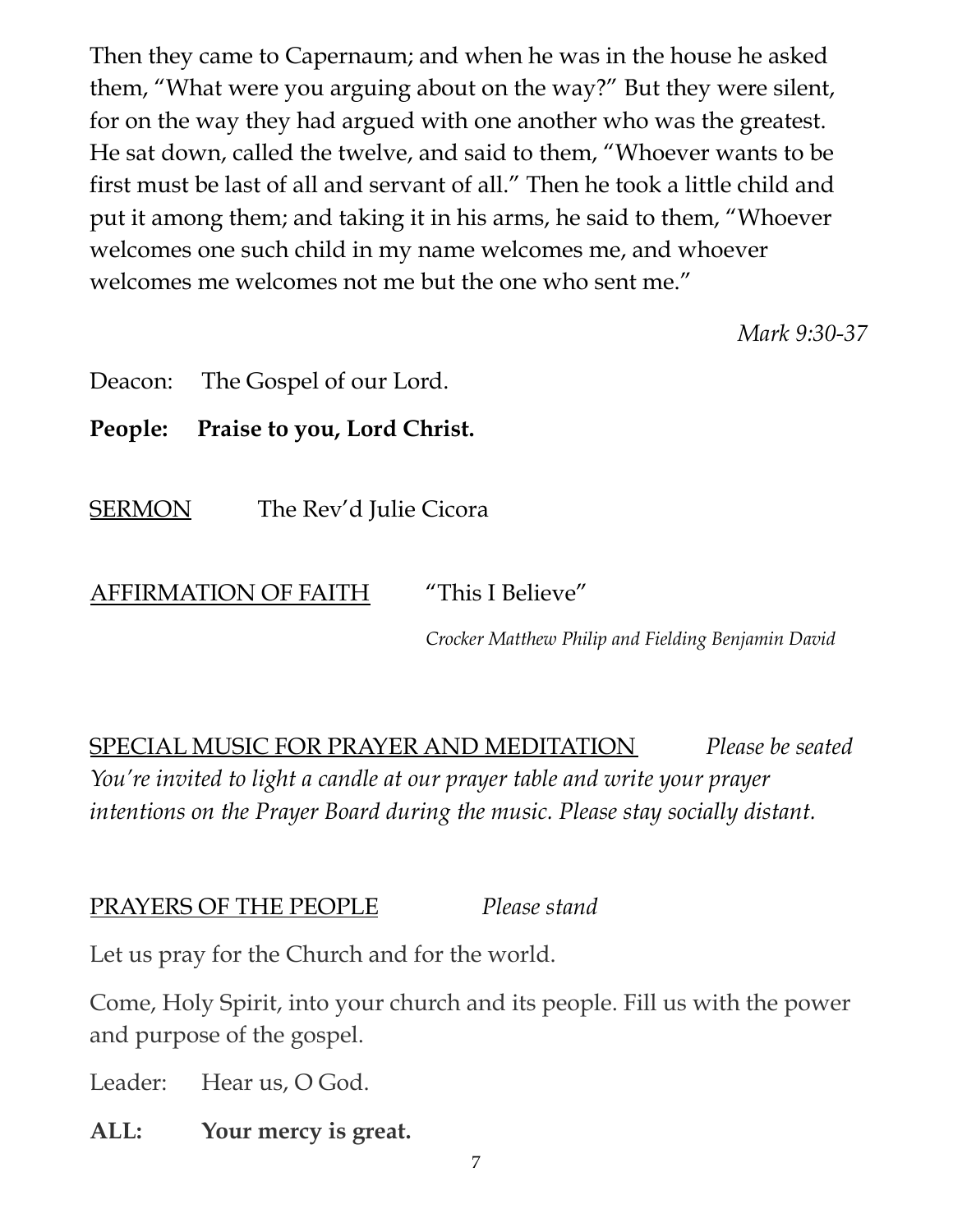Come, Holy Spirit, into the nations of the world. Rain down your peace onto nations at war or in crisis.

Leader: Hear us, O God.

## **ALL: Your mercy is great.**

Come, Holy Spirit, into the lives of those in need. We especially pray for \_\_\_\_\_\_\_\_\_\_\_\_\_\_\_\_\_\_\_\_\_\_\_\_\_\_\_\_\_\_\_\_\_. Blanket them with your healing and

hope.

Leader: Hear us, O God.

## **ALL: Your mercy is great.**

Come, Holy Spirit, into our community of faith. Support us in our mission, our celebrations, and our woes.

Leader: Hear us, O God.

**ALL: Your mercy is great.**

Come, Holy Spirit, into our thanksgiving for the lives of all the faithful departed.

Leader: Hear us, O God.

**ALL: Your mercy is great.**

CLOSING COLLECT: Into your care, O God we place ourselves and all our prayers, trusting your promise of new life in Jesus Christ, our risen Savior. **Amen.**

## THE PEACE

The peace of the Lord be with you always.

## **And also with you.**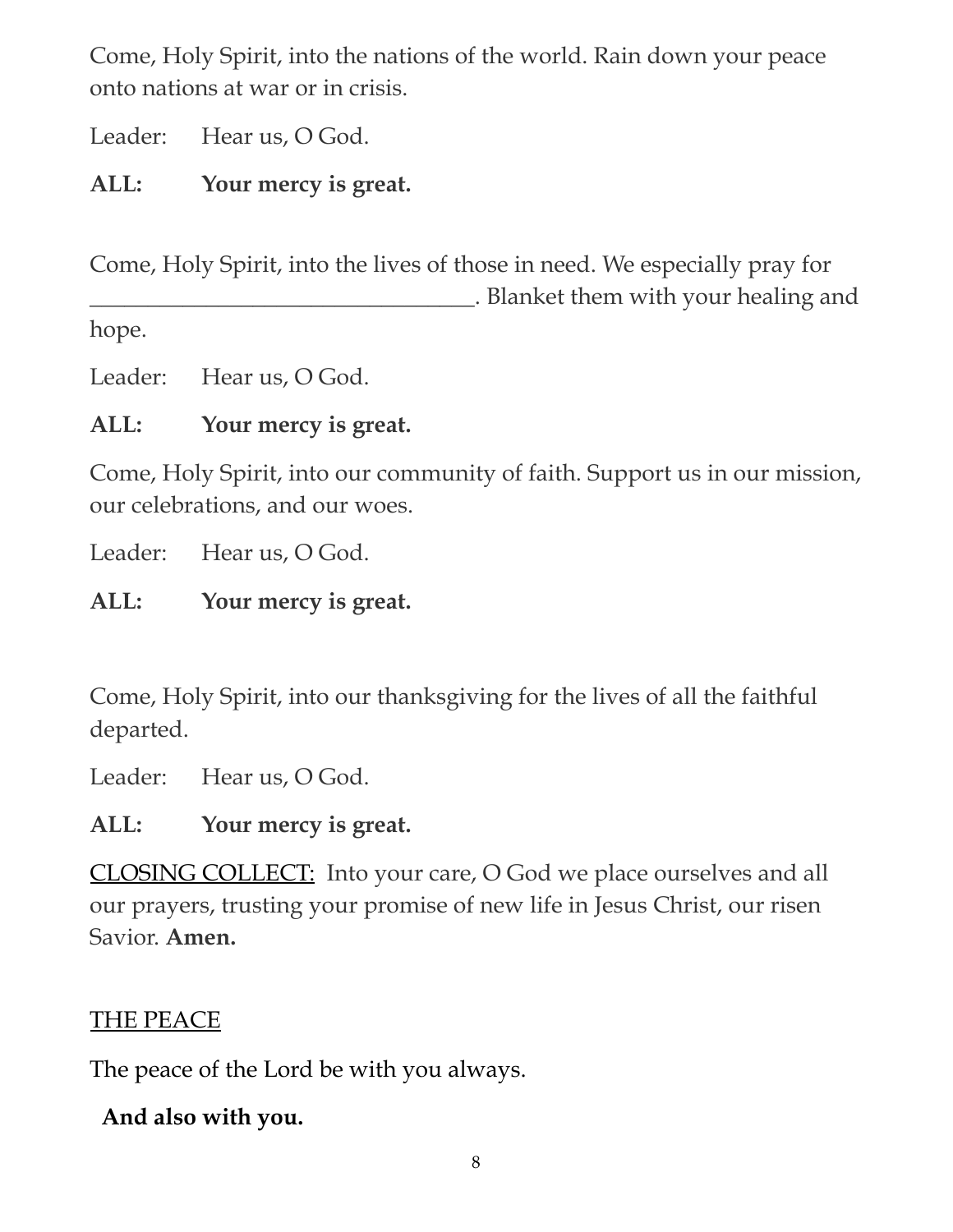MUSIC "Crowded Table" *(Please stand and sing)*

*Brandie Carlile, Natalie Hemby, and Lori McKenna Text adapted for worship*

*Eucharistic Ministers come to the altar during this music*

#### **Refrain**

I want a church with a crowded table And a place by the altar for everyone Let us take on the world while we're fed and able And bring us back together when the day is done

If we want a garden we're gonna have to sow the seed Plant a little happiness - let the roots run deep If it's love that we give - then it's love that we reap If we want a garden we're gonna have to sow the seed **(+ Refrain)**

### THE HOLY EUCHARIST

## **ALL: We ask you to lift our hearts as we give thanks for all you do**

Gracious God, you made the world and all that is in it; you made this day and we rejoice in it! For this is the day your prophets testified about when you destroy the shroud of death and open the gates of salvation to all who believe.

You sent your Son, Jesus, among us, anointed with your Holy Spirit and power to preach peace and heal all who were oppressed.

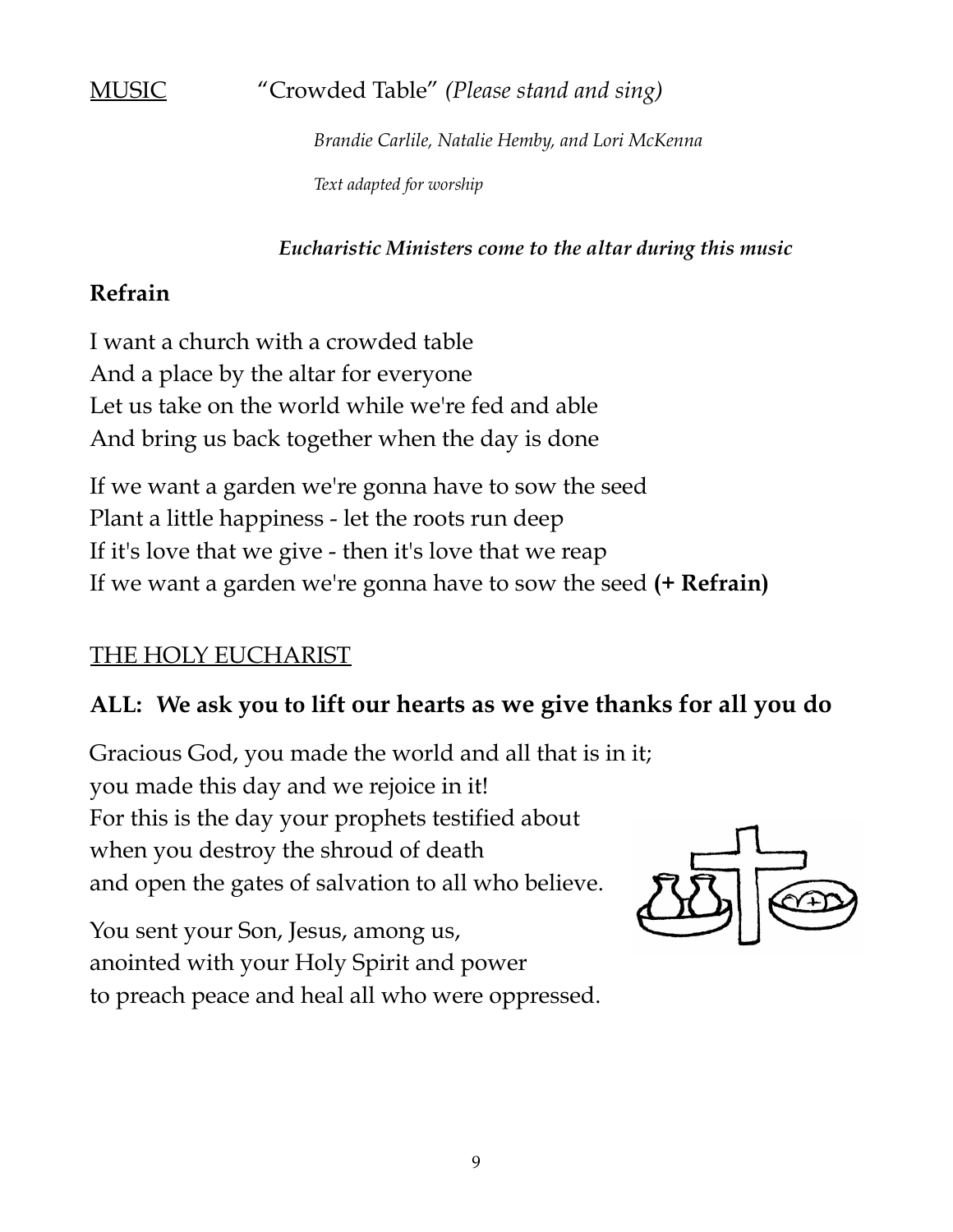Therefore, with the whole realm of nature around us, with earth, sea and sky, with angels and archangels who envelop us, with all the saints before us and beside us, with sisters and brothers, east and west, north and south,

And with loved ones, separate from us now, who yet, in this mystery are close to us,

We join in the chorus of praise that rings through eternity:

**Holy, holy, holy Lord, God of power and might, heaven and earth are full of your glory. Hosanna in the highest.**

**Blessed is the One who comes in the name of the Lord. Hosanna in the highest.**

Blessed are you, O God, who breaks open deep the tomb of our pain, calls life out of death, and leads all creation into life eternal.

Blessed is your Spirit, that broods over the deep, stirs our hearts, who comforts and confounds. Your Spirit, that animates all of creation - plants, animals, and all of us. Your Spirit, that dwells in us.

On the night when he was betrayed, he took bread, gave thanks, broke it, and said:

**"Take, eat: This is my Body which is given for you. Do this for the remembrance of me."**

As supper was ending, Jesus took the cup of wine, and when he had given thanks, he gave it to them and said:

**"Drink this all of you. This is my Blood of the new Covenant, which is poured out for you and for all for the forgiveness of sins. Whenever you drink it, do this for the remembrance of me."**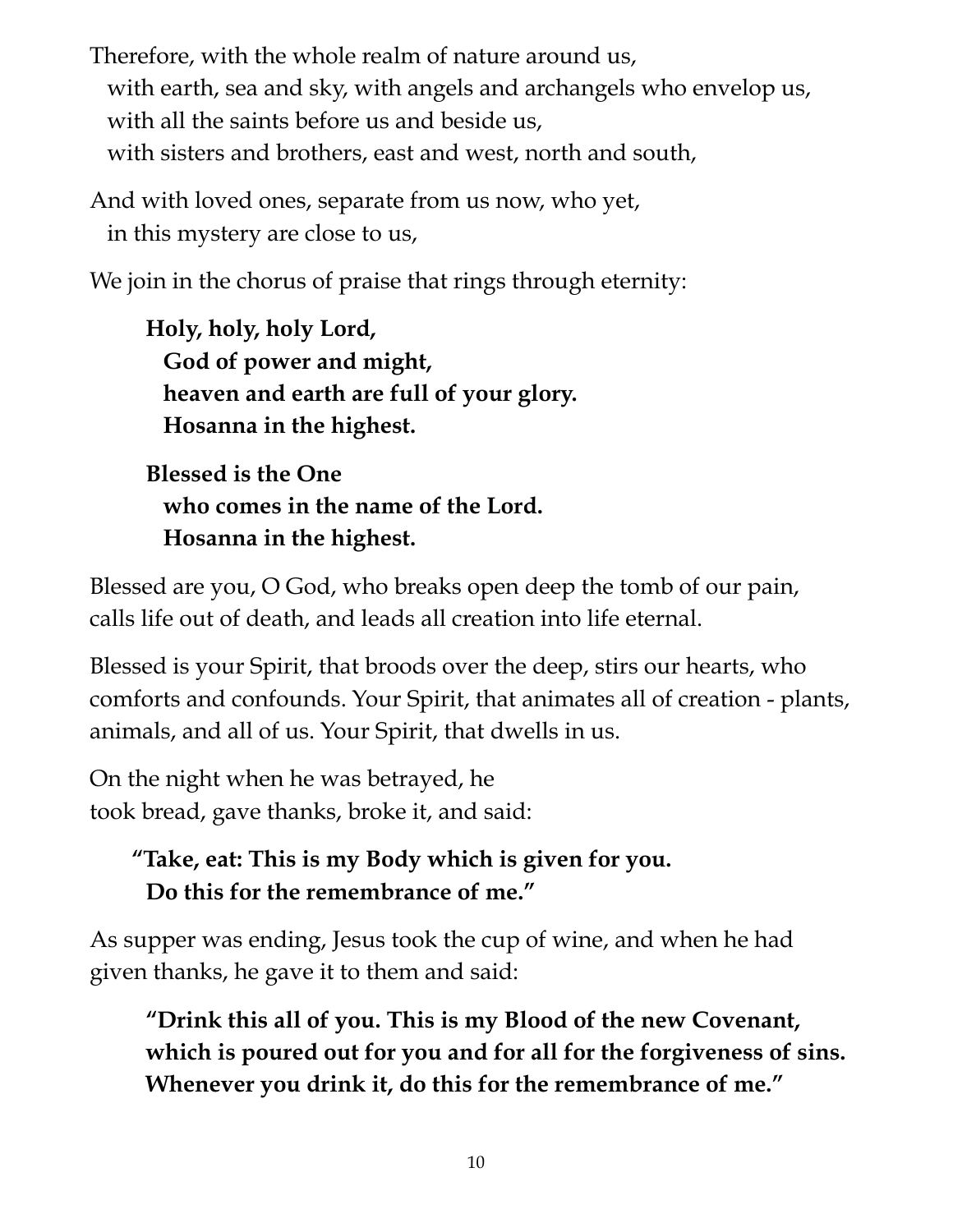So, as we eat this bread and drink this cup, we proclaim the mystery of our faith:

> **Christ has died; Christ is risen; Christ will come again.**

Come now, O Spirit of Christ, brood over these earthly things, this bread and this wine.

**May they be for us your body and blood, vibrant with life, healing, renewing and making us whole.**

Anoint us with your life-giving power that we might recognize your presence in each and every person.

**By Christ, with Christ, and in Christ, in the unity of the Holy Spirit all honor and glory are yours, Almighty Father, now and forever. Amen.**

## THE LORD'S PRAYER

As our Savior Christ has taught us, we are bold to pray, **Our Father in heaven, hallowed be your Name, your kingdom come, your will be done, on earth as it is in heaven. Give us today our daily bread. Forgive us our sins as we forgive those who sin against us. Save us from the time of trial, and deliver us from evil. For the kingdom, the power, and the glory are yours, now and forever. Amen.**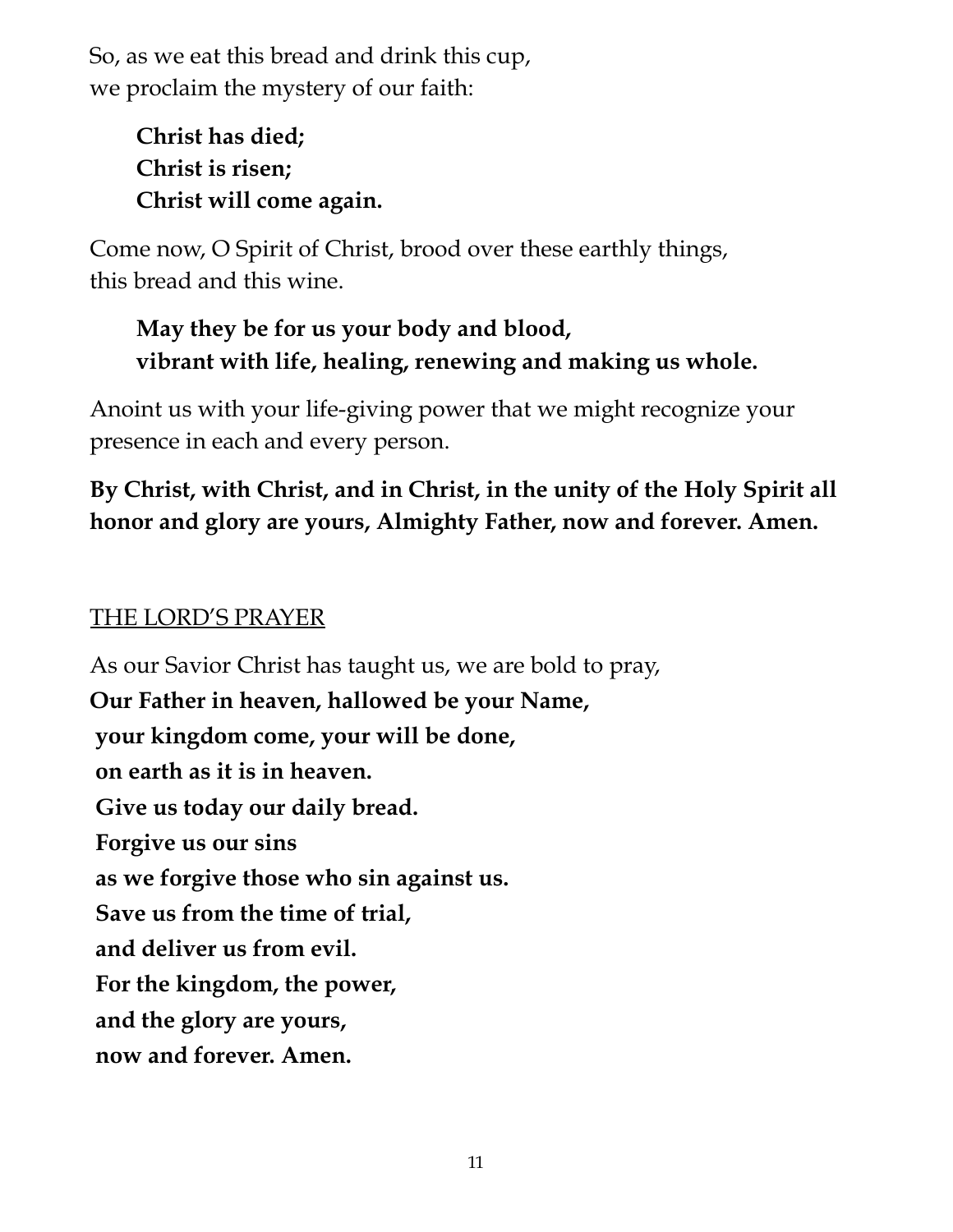### THE BREAKING OF THE BREAD

We break this bread to share in the Body of Christ.

### **We who are many are one body, for we share in this one bread.**

The feast of life has been prepared for you -

partake and be filled with the goodness of God.

## WELCOME TO THE TABLE

*All are welcome to receive communion.*

*Please be seated. Our Eucharistic Ministers will come to you. As they approach, please stand if you are able. Gluten-free wafers and grape juice are available.*

COMMUNION MUSIC Spirit of Gentleness

*Music and Lyrics by James Manley*

### POST COMMUNION PRAYER

**Life-giving God, in the mystery of Christ's resurrection you send light to conquer darkness, water to give new life, and the bread of life to nourish your people. Send us forth as witnesses to your Son's resurrection that we may show your glory to all the world; through Jesus Christ our Lord. Amen.**

### FINAL BLESSING

RECESSIONAL MUSIC "This Little Light of Mine"

*Music and Lyrics by Horace Clarence Boyer*

## **DISMISSAL**

Alleluia, Alleluia. Go in peace. Tend to your spirit and our city.

**Thanks be to God. Alleluia, alleluia!**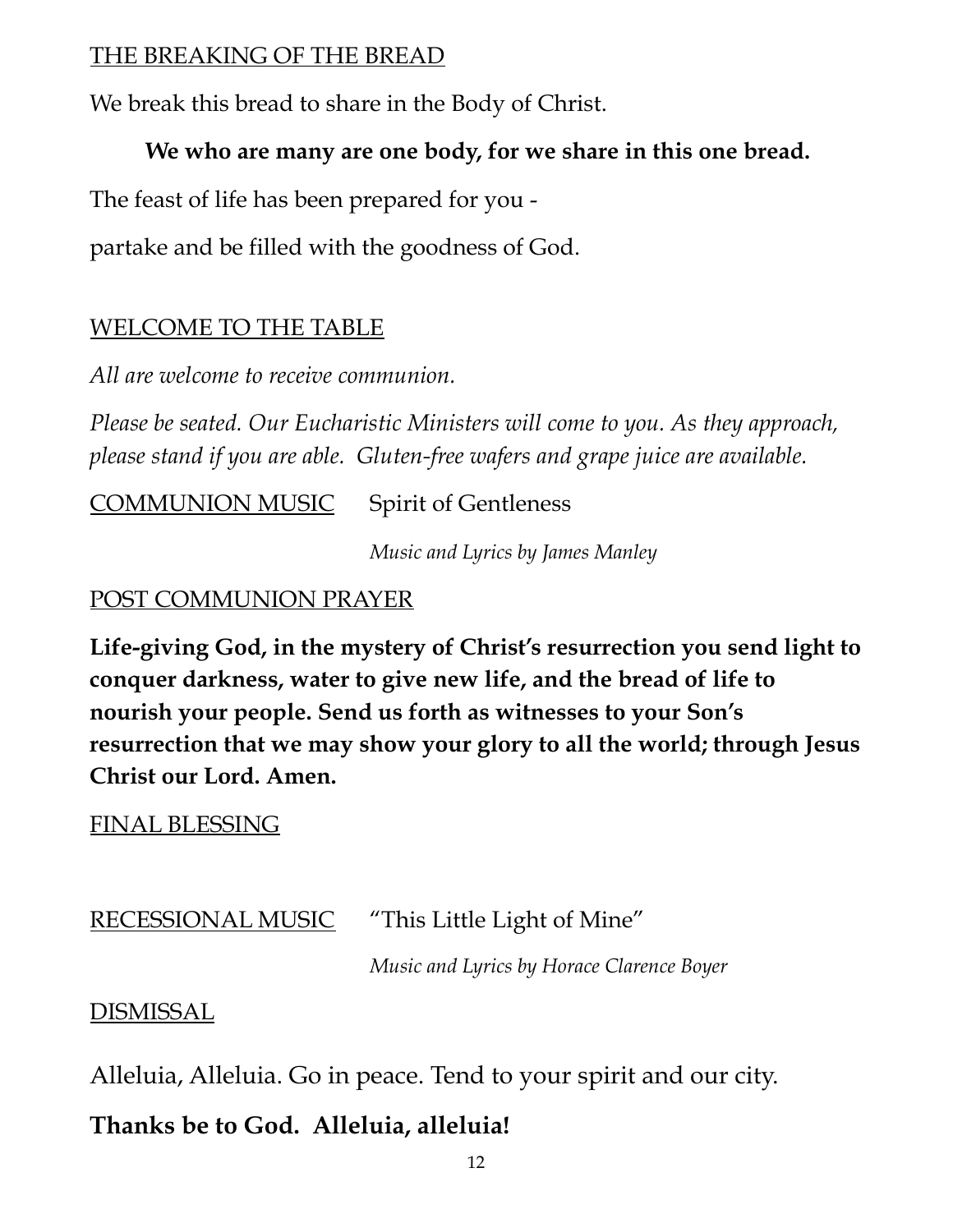# **SMSJ WEEKLY CALENDAR** (September 19, 2021 - September 25, 2021)

| Monday    |               |                                                                                 |
|-----------|---------------|---------------------------------------------------------------------------------|
|           | 6pm           | E.D.E.N. 1199 Culver Garden<br>Captains: Melanie and Judy                       |
| Tuesday   |               |                                                                                 |
|           | 9am           | Food Shelf Ministry Prep & Foodlink Delivery                                    |
|           | 10am          | E.D.E.N. 408 Rosewood Terr. - Children's Garden<br>Captain: Erin                |
|           | 10am          | E.D.E.N. 336 Parsells Ave. Garden<br>Captain: Deacon Mike                       |
|           | 5pm           | E.D.E.N. 448 Merchants Rd. Garden<br>Captain: Deb S.                            |
| Wednesday |               |                                                                                 |
|           | 9am           | E.D.E.N. Church (1245 Culver) Garden<br>Captains: Mary E. and Mary Ellen F.     |
|           | 9:30am        | Morning Healing Eucharist -<br>Weather permitting it will be held in the garden |
|           | $10:30-12$ pm | Food Shelf Ministry                                                             |
| Thursday  |               |                                                                                 |
|           | $4pm-7pm$     | CSA Food Share pick-up for Farm Stand                                           |
|           | $7:00$ pm     | Bible Study-The Book of Acts<br>Zoom link will be available on the website      |
| Friday    |               |                                                                                 |
|           | 11:30am       | E.D.E.N. Denver Training Garden<br>Captains: Aisha & Becky                      |
| Sunday    |               |                                                                                 |
|           | $10:30$ am    | <b>Harvest Coffee Hour</b>                                                      |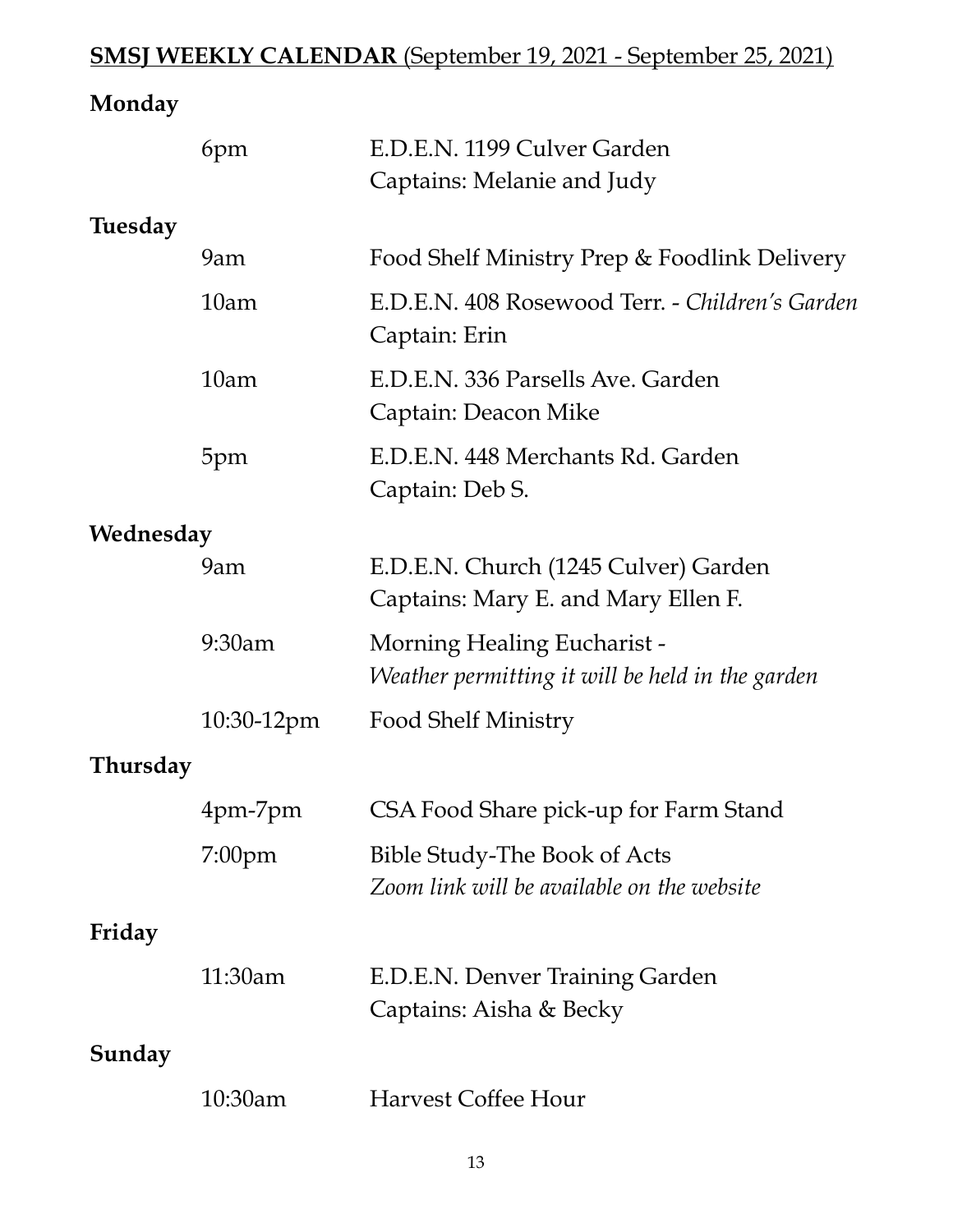## **Saturday Farm Stand**

Thank you to all our gardeners and Farm Stand volunteers for a wonderful season! We have been blessed with eager volunteers and loyal neighborhood customers.

### **Bible Study**

Continuing this Thursday, **September 23th**, Rev' Julie is leading a weekly Bible Study at 7:00pm and participants will be able to attend online. We are studying the Book of Acts! The Zoom link is posted on the website.

## **Prayer Concerns and/or Thanksgivings**

Our newsprint "Prayer" board is back. You are welcome to light a candle and put the name(s) of those you would like us to hold in prayer. First names will be shared during the Prayers of the People.

## **Readers and Eucharistic Ministers**

If you'd like to serve as a Reader and/or a Eucharistic Minister, please let Deacon Mike or Pastor Cindy know. The September and October schedule is attached. If you are unable to serve a particular weekend, please find a replacement and let Pastor Cindy know.

### **Next Vestry Meeting**

Monday September 20th, 6pm-8pm is our next Vestry meeting. We will continue to meet by Zoom.

### **Monthly E-Newsletter**

If you have not been receiving our monthly E-Newsletter and you would like to, please add your name and email address to the list on the clipboard in the Narthex.